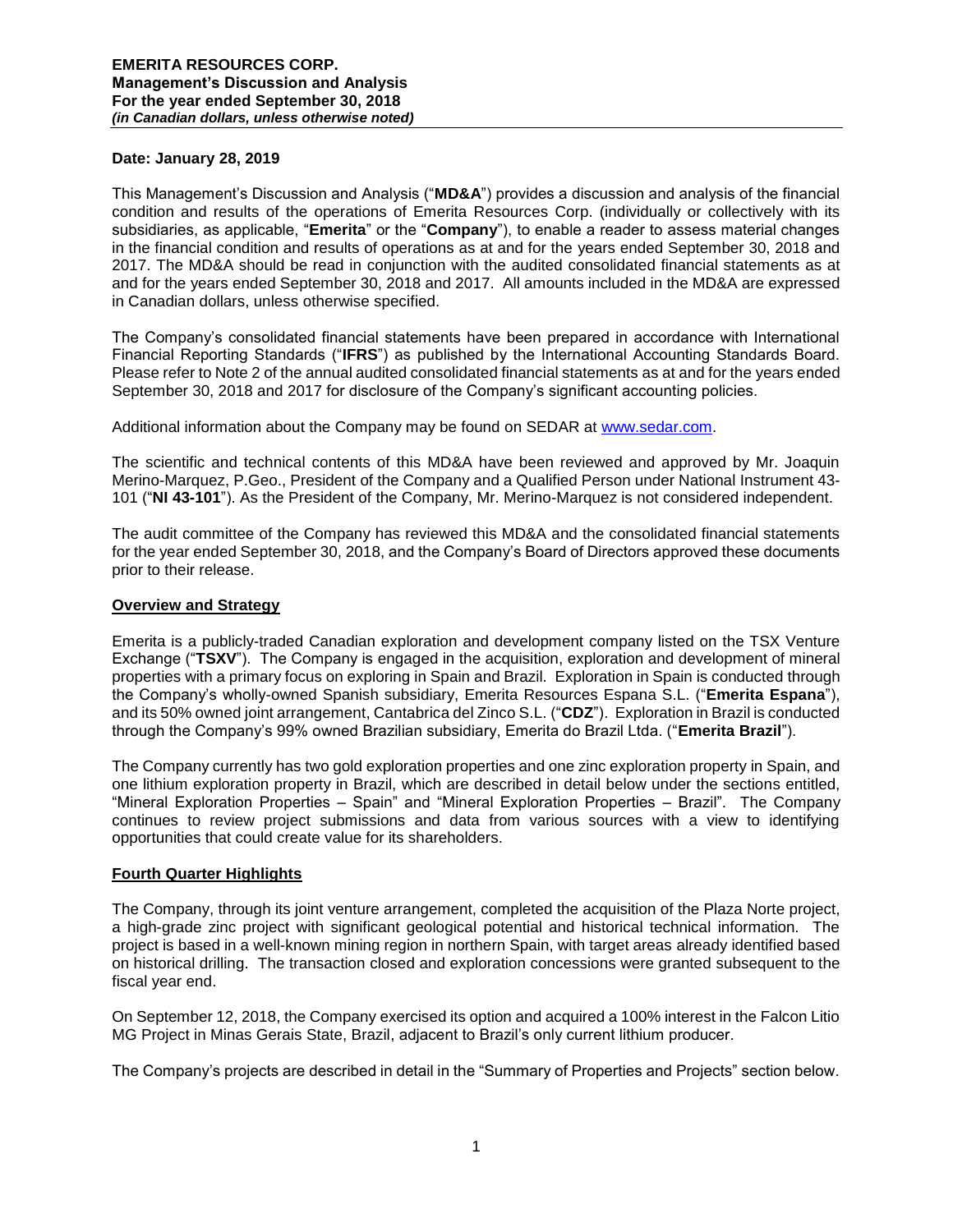# **Summary of Properties and Projects**

# **Mineral Exploration Properties – Spain**

The Company has interests in one zinc property and two gold exploration properties. The three properties are (i) Plaza Norte, located in the Reocin Mining Camp in Cantabria, northern Spain (ii) Las Morras, located in the Extremadura region, Spain, and (iii) Sierra Alta, located in the Asturias region in northwestern Spain. Each of the properties is comprised of exploration permits that were issued by the Cantabrian, Extremadura, and the Asturian regulatory authorities, respectively.

# *Plaza Norte Property – Description*

On October 26, 2017, the Company, along with its Spanish joint venture partner, Aldesa, was awarded exploration concessions for 120 claims comprising 3,600 hectares in the Santillana Syncline (the "Plaza Norte Project"), through the public tender organized by the government of Cantabria. The rights to the Plaza Norte Project have been granted for an initial term of three years, with the option to renew.

The Company participated in the tender process through a joint venture company, CDZ, of which the Company owns a 50% interest with the Aldesa Group of Companies ("Aldesa"). Details about Aldesa can be found at [www.aldesa.es.](http://www.aldesa.es/) Aldesa is a specialized infrastructure construction group with over 40 years experience in the construction industry in Spain and internationally. Emerita and Aldesa formed a joint venture for the purpose of participating in the exploration and development of the Plaza Norte Project. Under the terms of the joint venture, the parties will be equally represented on the board of directors of CDZ and Emerita will be the operator of the board-approved exploration programs.

The Plaza Norte Project is in the Cantabria Region, northern Spain, in the Reocin mining district. The Cantabria region is characterized by first world infrastructure including an industrial port and an excellent rail and road network. The Reocin mine is a past producing zinc mine and among the richest zinc mines in the world.

The Company has acquired the historical database for the Plaza Norte Project which included more than 300 drill holes (approximately 73,000 meters of drilling) with numerous high-grade intercepts. For most of these holes, the core is also preserved in government core storage facilities. After analyzing the data, the Company selected an area that is believed to encompass the best geological potential for additional zinc deposits in the basin and where diamond drill holes with high grade intercepts are located.

# *Plaza Norte Property – Outlook*

CDZ has received all permits required to initiate the exploration program. Upon completion of the environmental and social licenses, the government ratified the resolution granting the exploration permit to the CDZ. CDZ has initiated negotiations with local land owners to access selected target areas for drilling and expects to commence the first drilling campaign in the first quarter of 2019.

# *Las Morras Property – Description*

The original exploration permit for the Las Morras property comprised 230 claims, totaling approximately 7,000 hectares. The permit for Las Morras was granted on 2012 and expired on April 17, 2015 but was renewable for an additional three-year term. The Company applied for an additional two-year term and received approval of the renewal for a period of two years on August 20, 2015. A subsequent renewal for an additional period of 2 years was granted on January 20, 2017. The Company has filed a request for an additional extension with government authorities. There is no guarantee that the renewal will be approved. This property is located in the eastern part of the Badajoz province of Spain.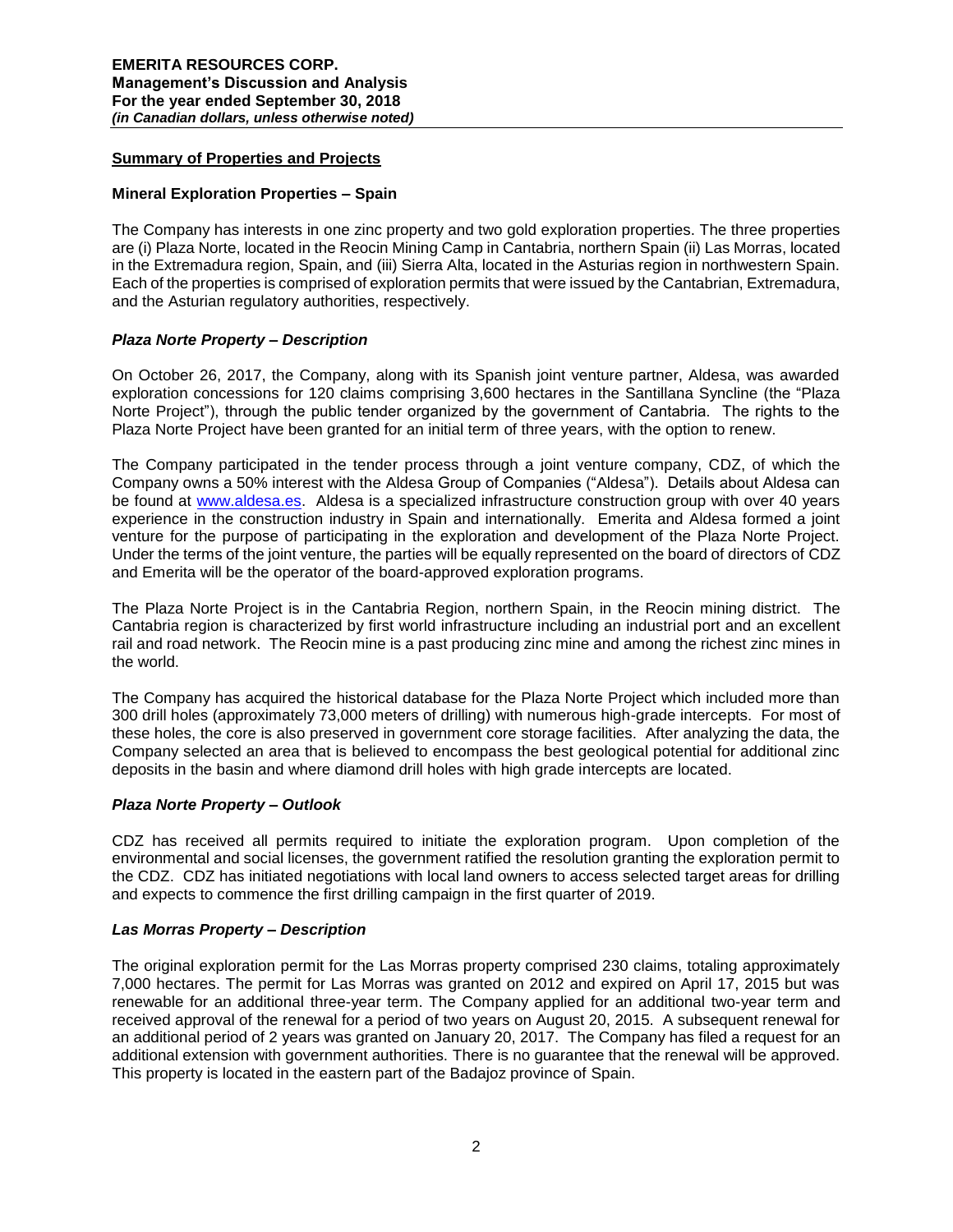# *Las Morras Property – Outlook*

On November 14, 2017 the Company granted an option ("the Option") to Copper One Inc. ("Copper One") to acquire a 100% interest in the Las Morras property. As consideration for the Option, Copper One paid \$25,000 in cash to the Company on November 17, 2017 and paid an additional \$75,000 in cash to the Company on January 9, 2018.

In order to exercise the Option, Copper One shall:

- o pay \$100,000 in cash to the Company on or before November 14, 2019;
- $\circ$  spend \$500,000 on exploration activities on the project on or before November 14, 2019;
- o pay \$250,000 in cash to the Company on or before November 14, 2020;
- $\circ$  spend \$1,500,000 on exploration activities on the project on or before November 14, 2021; and
- $\circ$  grant to the Company a 2% net smelter returns royalty on the project.

The Company will hold the project in trust for Copper One until the Option is exercised and the project is assigned and transferred. If Copper One does not exercise the Option, the Company will retain the project. During the option period, Copper One will have the right to designate the operator of the project.

# *Sierra Alta Property – Description*

The Sierra Alta property is comprised of one exploration permit which consists of 90 mining claims comprising 2,700 hectares in the "Navelgas Gold Belt" in the Asturias region of northwestern Spain. The Company applied for the permit on November 18, 2013 and received notice that the permit for the property had been granted on July 26, 2015. The concession is valid for a three-year term and is renewable for equal and successive periods of three years. The Sierra Alta project is in a comparable geological environment to the El Valle-Boinas and Carles gold mines which operate 35 kilometres to the east of the project. Gold mineralization in the area typically occurs in high grade epithermal veins, skarns, and as intrusive related gold deposits. High grade gold samples in bedrock were identified by the Company during the initial property assessment, with grades of up to 10.65 g/t gold.

The area is characterized by extensive ancient Roman gold mine workings that align for over 10 kilometres along a NNE-SSW striking structure, of which the two largest historical excavations occur within the property boundary.

In July 2017, the restoration and investigation plan submitted to the local authorities was approved. This document initiates the three-year period of concessions and establishes the expiry date of the permit of July 31, 2020. The concessions period can be renewed for another three-year period, subject to conditions.

# *Sierra Alta Property – Exploration*

In July 2016, the Company commenced exploration on the Sierra Alta property. The initial exploration program consisted of detailed geological mapping, bedrock sampling and trenching, where required. The program was designed to identify and evaluate areas with high grade gold mineralization along more than four kilometers of strike length and prioritize the target areas for diamond drilling in a subsequent program. The initial area of focus is characterized by a high density of ancient Roman mining excavations which are distributed along a geological structure that appears to control the distribution of the mineralization.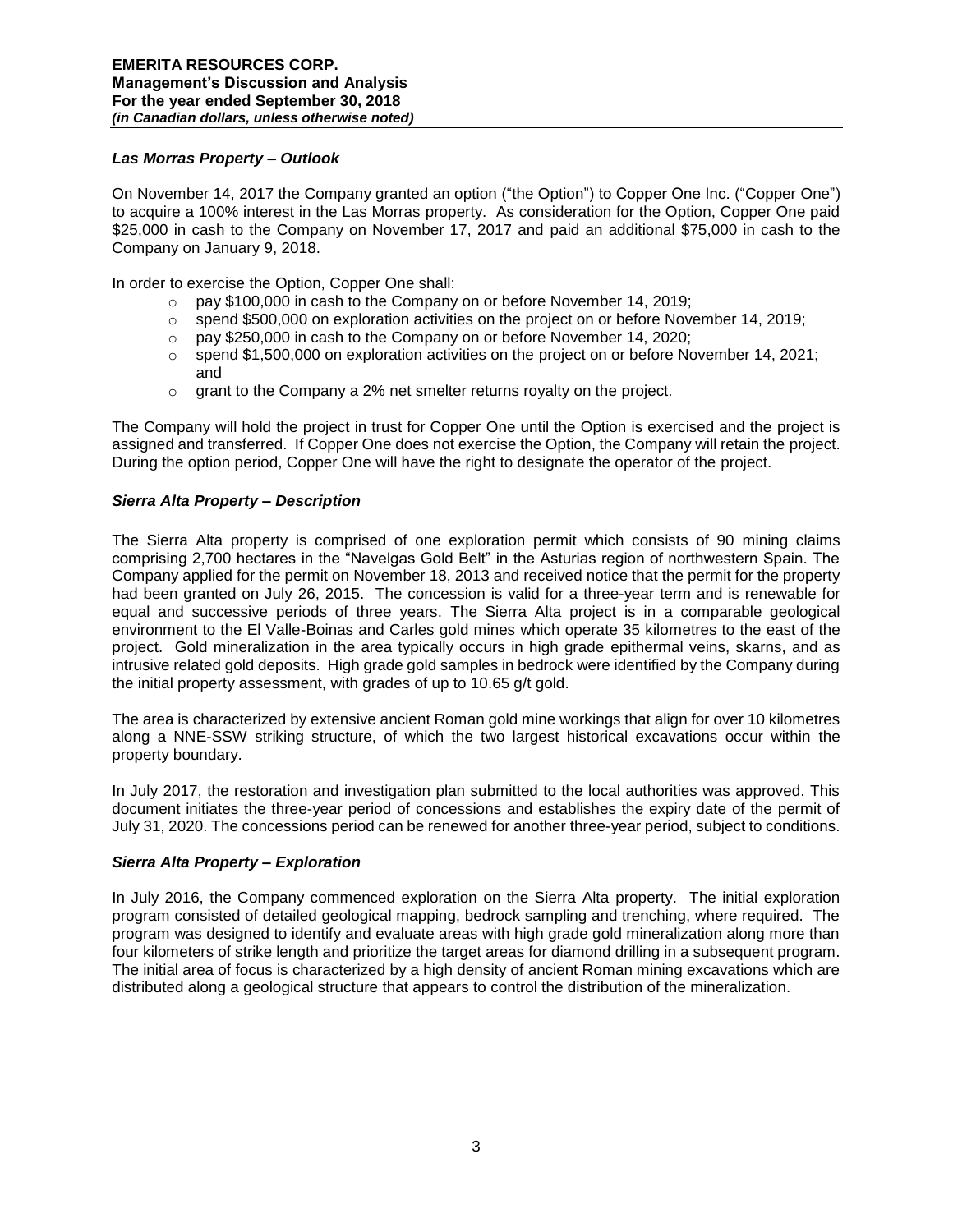There are two main gold geochemical anomalies within the Sierra Alta property. The anomaly in the North is approximately 3.0 kilometres long by 300 metres wide, and the one in the South is approximately 1.5 kilometres long by 200 metres wide. Recent exploration has been focused on the Northern anomaly where there is a high concentration of ancient mining excavations.

On November 3, 2017, a formal work plan was submitted by the Company to regional mining authorities. The Company has received approval of the work plan, with an expiry date of July 21, 2020.

# *Aznalcóllar Tender*

On December 16, 2014, the Company submitted a detailed technical proposal, which was the final requirement for the final stage of the public tender process for the Aznalcóllar Project.

The Aznalcóllar Project is a past producing property within the Iberian Pyrite Belt that hosted the Aznalcóllar and Los Frailes open pit zinc-lead-silver mines. The focus of the project is the re-development of the Los Frailes deposit which was developed in the mid-1990s. The historical open pit mineral resource as calculated by the previous operator of the mine was estimated to be 71 million tonnes grading 3.86% zinc, 2.18% lead, 0.34% copper and 60 ppm silver.

On February 23, 2015, the panel evaluating the bids for the Aznalcóllar Project on behalf of the Junta of Andalusia (the "Panel") recommended that the tender be granted to one of the Company's competitors in the bidding process. On February 26, 2015, the Head of the Mine Department of the Junta Andalusia confirmed that the tender process had been concluded and formally granted the tender to the Company's competitor, Minera Los Frailes SL ("Los Frailes").

Given the strength of its proposal, the Company initiated an appeal to the tender process and intends on continuing discussions with the responsible officials. The Company submitted the appeal on February 27, 2015 which was accepted by a Seville court judge on March 2, 2015.

The Company has been engaged in a lengthy litigation process relating to corruption and prevarication charges against officials of the outgoing Junta in Andlausia related to the Public Tender for the Aznalcóllar Project. The Company's representatives in Spain are scheduled to meet with officials of the incoming government in the first quarter of 2019 to discuss the project, and the Company remains committed the acquisition and development of the project for the benefit of all stakeholders. As part the initial public tender process, the Company completed comprehensive engineering and environmental studies and as such is the group best positioned to advance the project efficiently and with the highest environmental, health and safety standards.

The timing of the appeal process cannot be determined at this time and whether or not this process will result in the Company ultimately winning the rights to Aznalcóllar project remains uncertain.

# *Paymogo Tender*

In September 2017, the Upper Court of Andalusía ("the Upper Court") ruled in favour of Emerita's appeal relating to the awarding of the Paymogo Zinc Project ("the Paymogo Project") tender to Mina de Aguas Tenidas SA ("Matsa") and ordered that the qualifying bids pursuant to the tender be reassessed.

When the Paymogo Project was initially awarded to Matsa in 2014, Emerita filed an appeal based on its belief that the tender process contained a number of procedural errors and had not been conducted impartially. The Upper Court found that certain of the criteria used by the panel to evaluate the offers were considered arbitrarily and had not been made known to all the participants in the tender process and that "the panel made an arbitrary assessment of the bids favoring one bidder to the detriment of the others". As a result, the Upper Court ruled in favour of Emerita's appeal and rescinded the awarding of the Paymogo Project.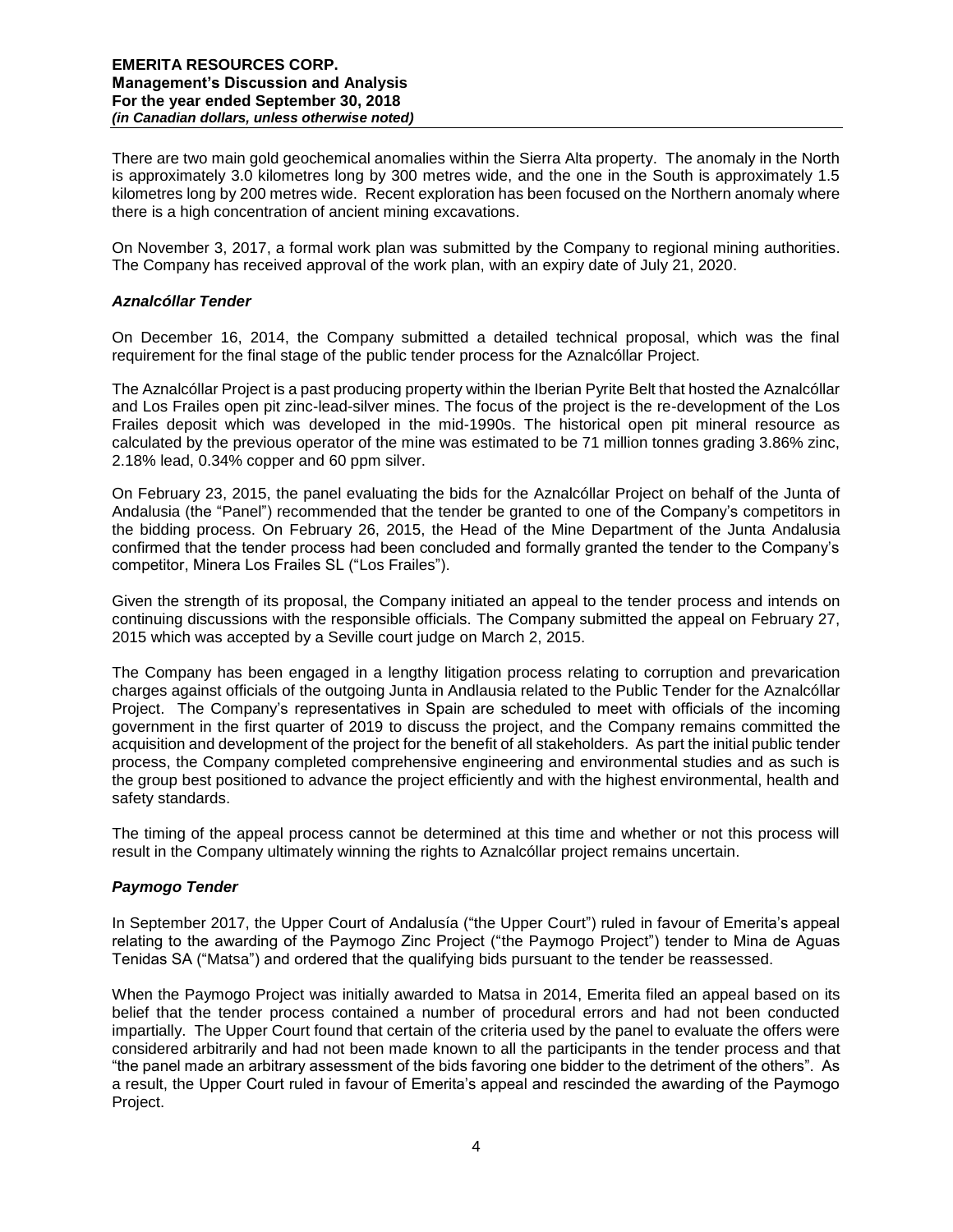The Upper Court has directed the panel to reassess the bids excluding the criteria that were not previously publicly disclosed. Using the legal criteria, the Company believes that it should be awarded the tender. The timing for reconvening the panel is not known by the Company nor how the panel will approach the reassessment. The Company will provide an update in due course with respect to any new developments.

The Paymogo Project is in Southwestern Spain, close to the border with Portugal. Geologically the Paymogo Project is underlain by rocks of the Iberian Pyrite Belt, which is a prolific volcanogenic massive sulphide terrane with numerous current and past producers of base metals sulphides. The Paymogo Project hosts two deposits, called La Infanta and Romanera. Both deposits remain open at depth. La Infanta has some very high-grade intercepts and is only drilled to approximately 100 metres. Romanera is a larger sulphide deposit which is located approximately 7 kilometers to the west of La Infanta.

# **Mineral Exploration Properties – Brazil**

# *Falcon Project – Description*

In June 2016, the Company entered into a binding letter agreement (the "Falcon Agreement") with Falcon Metais Ltda. ("Falcon") pursuant to which Falcon granted to Emerita an option (the "Option") to acquire a 100% interest in the Falcon Litio MG Project (the "Falcon Project") on or before June 13, 2018 (the "Option Expiry Date"). The Falcon Project is adjacent to Brazil's only lithium mining operation owned by Companhia Brasileira de Lítio ("CBL") and the northwestern property boundary of the Falcon Project is just 500 meters from the CBL mine. The Falcon Project is comprised of one exploration permit and five applications for exploration permits. The applications for exploration permits have been submitted to the Brazilian Mining Agency by Falcon and will be transferred to Emerita when the exploration permits are granted.

Pegmatite dykes similar to the mineralized dykes on the adjacent property have been identified during the initial field reconnaissance of the area. Lithium mineralization in the area is associated with Neoproterozoic granitic intrusions that have deposited lithium mineralization with minor contents of rare metals such as thallium, niobium and tin in the apical aureole of these intrusions. Mineralization is hosted by pegmatite dykes with widths varying from 5 to 30 meters and strike in excess of 1 kilometer. The mineralized pegmatite dyke system is structurally-controlled by a framework of NW and NE crosscutting faults and fractures, and locally is characterized by stockwork systems or sets of sub-paralleled sheeted-dykes. The main lithium mineral at the adjacent operation is spodumene with minor amounts of petalite.

To acquire the Option, Emerita issued 500,000 common shares to Falcon in June 2016, at a price per share of \$0.155. An additional 500,000 common shares were issued on August 28, 2017 at a price per share of \$0.12 based on the estimated market value of the shares on the date of issuance. The Company issued the third and final tranche of 500,000 common shares to Falcon on September 12, 2018 at a price per share of \$0.04, based on the quoted market value of the shares on the date of issuance. Falcon will retain a transferable 2% net smelter royalty on all commercial sales from the Litio Project.

In addition, if a "mineral resource", as defined in NI 43-101, of at least 20 million tonnes with a grade of at least 1.3% LiO2 is delineated at the Falcon Project, Emerita shall either, (i) pay CAD\$5 million in cash to Falcon or, by its sole discretion, (ii) issue CAD\$5 million worth (to be determined on a reasonable volume weighted average price basis) of common shares to Falcon (the "Resource Consideration").

The Resource Consideration shall only be paid by Emerita if (i) the mineral resource is verified by a "qualified person", as such term is defined in NI 43-101, who is independent of Emerita and Falcon, and (ii) at least 50% of the mineral resource is categorized as an "indicated mineral resource" or "measured mineral resource", as defined in NI 43-101.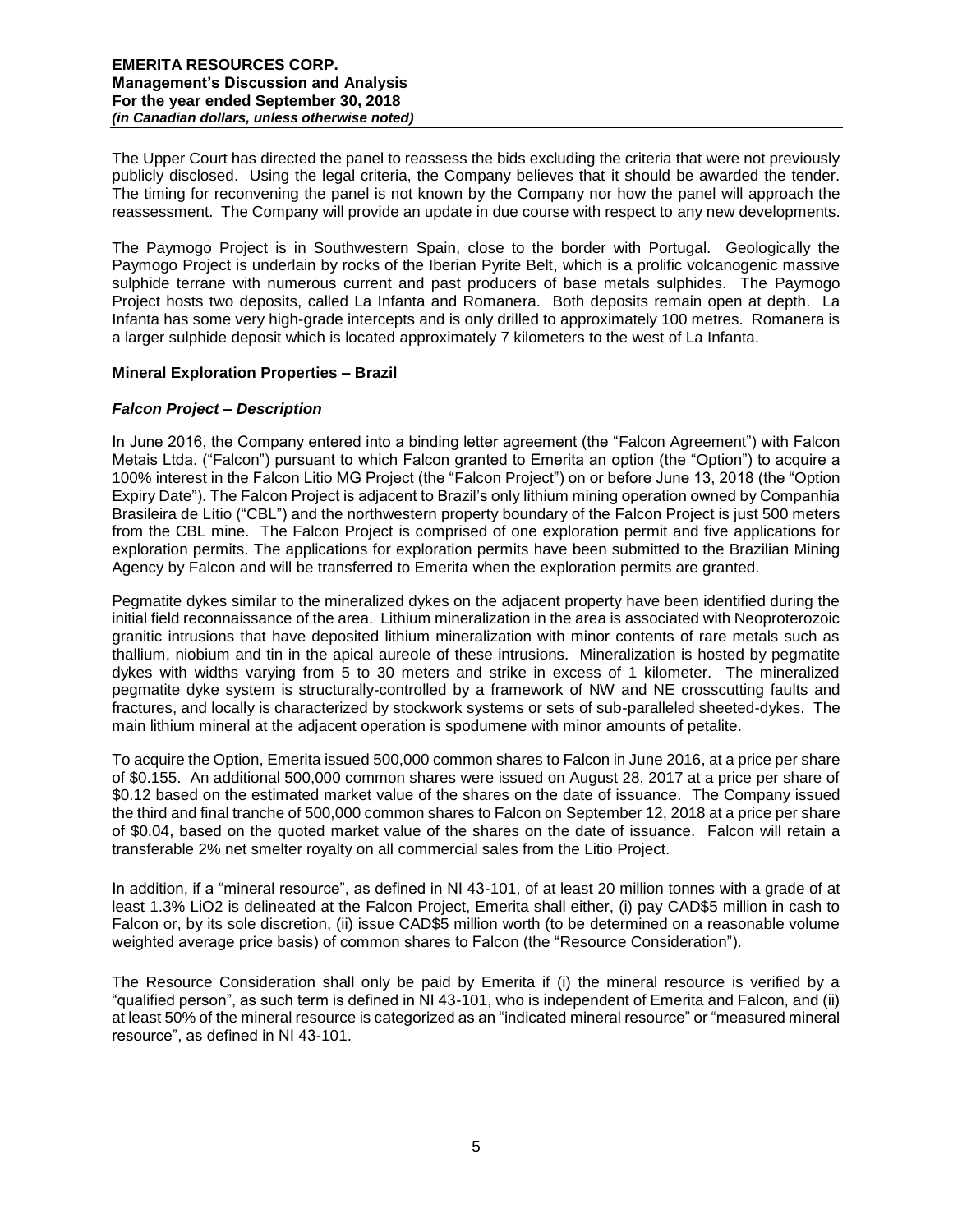### *Falcon Project – Outlook*

The Falcon Project provides an opportunity for the Company to add value at a low cost. The Company is currently considering expressions of interest by third parties to be involved with developing the project. Further updates will be provided as they become available.

### **Salobro Zinc Project**

The Company has terminated its option agreement, as amended, with Vale S.A. ("Vale") to acquire the Salobro zinc project ("Salobro") in Minas Gerais State, Brazil. In order to maintain the option in good standing, the Company would have been required to pay Vale US\$1.65 million (approximately CAD\$2.13 million) on or before September 30, 2018. The Company unsuccessfully attempted to renegotiate the payment terms with Vale.

The Company determined that raising the capital needed to make this payment would be excessively dilutive to shareholders, and the results of the recently completed diamond drill program were not as promising as originally expected. Therefore, the Company has elected to pursue alternative projects in order to generate value for shareholders.

### **Liquidity and Capital Resources**

As at September 30, 2018, the Company had working capital deficit of \$1,830,294 (September 30, 2017 – working capital deficit of \$1,460,184), which included a cash balance of \$31,325 (September 30, 2017 - \$518,719), amounts receivable of \$169,935 (September 30, 2017 - \$109,003), and prepaid expenses and advances of \$18,059 (September 30, 2017 - \$28,912), offset by accounts payable and accrued liabilities of \$2,049,613 (September 30, 2017 - \$2,116,818).

On December 20, 2017, the Company completed a private placement financing by issuing 43,426,000 units at a price of \$0.10 per unit for gross proceeds of \$4,342,600. Each unit is comprised of one common share and one half of one common share purchase warrant. Each whole warrant is exercisable at a price of \$0.20 per warrant until December 20, 2019. The proceeds were used for the first purchase price payment for Salobro pursuant to the option agreement and to commence the exploration programs of both the Salobro zinc project and the Plaza Norte zinc project in Spain, for future acquisitions of mineral properties, and for general corporate purposes. In addition, 1,064,798 broker warrants were issued, exercisable at a price of \$0.20 per full broker warrant into one common share of the Company until December 20, 2019.

On January 4, 2019, the Company entered into a loan agreement with Pathfinder Asset Management Limited for a maximum principal amount of \$250,000, of which \$125,000 has been funded to date. The loan bears interest at 18% per annum, has a term of two years and is secured, pursuant to a general security agreement, against the Company's assets. The Company plans to use the loan proceeds to fund ongoing exploration and development of the Plaza Norte Project and for general working capital purposes. In connection with the loan, the Company paid \$7,500 as a finder fee to an arms-length party.

#### **Results of Operations**

During the year ended September 30, 2018, the Company recorded a loss of \$4,403,654, or \$0.03 per share, compared with a loss of \$2,522,973, or \$0.03 per share, during the year ended September 30, 2017.

Expenses incurred during the year ended September 30, 2018 included \$1,035,572 in consulting and management fees; \$50,830 in shareholder communications and filing fees; \$88,975 in promotional expenses; \$110,935 in travel expenses; \$87,922 in office expenses for office administration services; and \$65,296 in professional fees related to legal expenses and the preparation and audit of the Company's financial statements. During the year ended September 30, 2018, project evaluation expenses of \$635,920 were incurred relating to the evaluation of possible mineral properties within Spain and Brazil. These project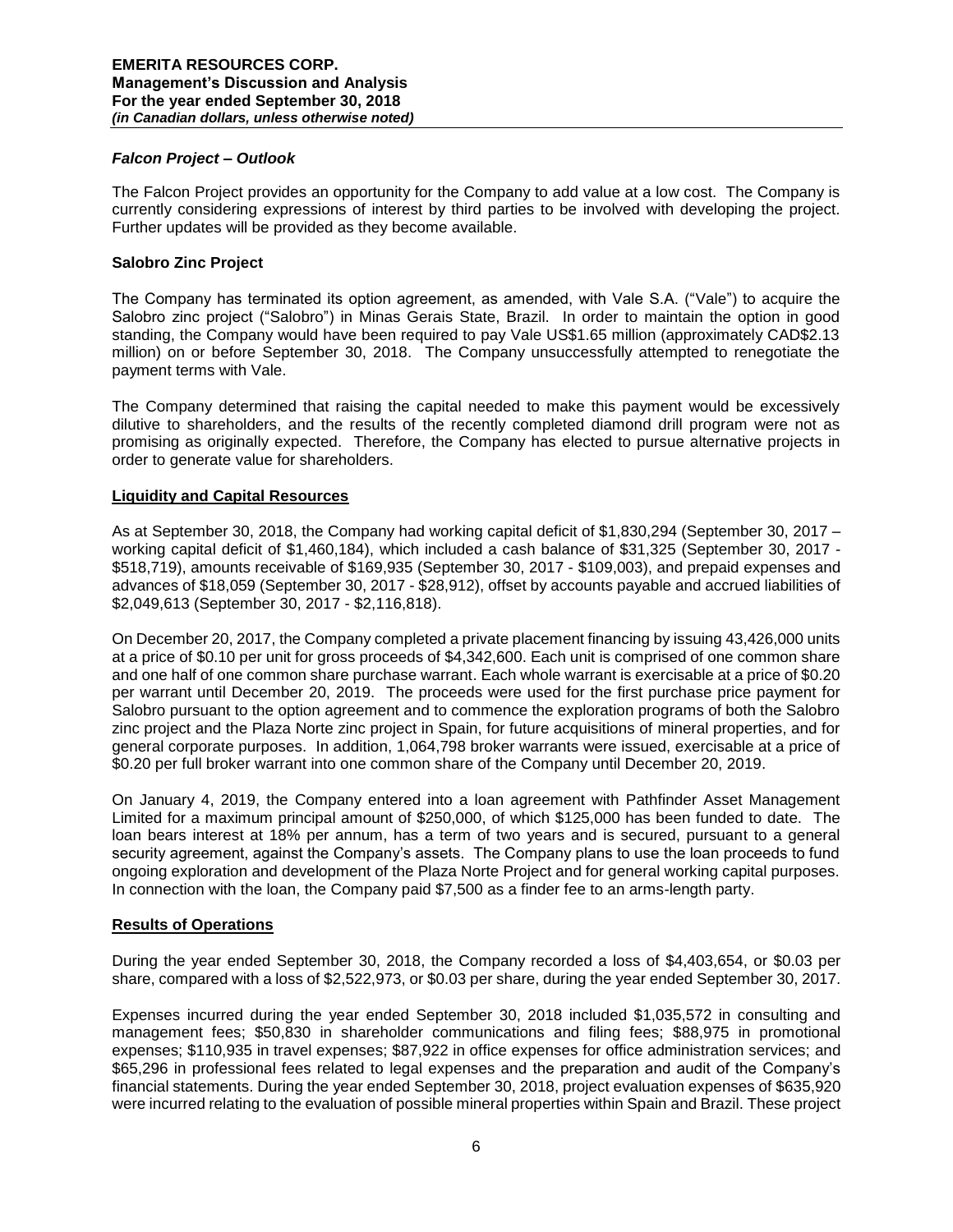evaluation expenses primarily include fees for numerous professionals who were involved in the preparation of the Plaza Norte tender documents submitted to the Government of Cantabria, and for exploration expenses related to the Salobro project. The expenses also include overhead costs in Seville as well as other legal and consulting expenses. In September 2018, the Company incurred an impairment charge of \$2,011,676, related to the Salobro property as per the mineral property schedule in Note 5 of the consolidated financial statements.

Expenses incurred during the year ended September 30, 2017 included \$947,479 in consulting and management fees; \$40,147 in shareholder communications and filing fees; \$12,994 in promotional expenses; \$26,670 in travel expenses; \$85,799 in office expenses for office administration services; \$112,242 in professional fees related to the preparation and audit of the Company's financial statements; and \$57,500 in share-based compensation expenses. In addition, project evaluation expenses of \$474,866 were incurred, relating to the evaluation of mineral properties in Spain and Brazil.

# **Cash flows**

# *Year ended September 30, 2018*

During the year ended September 30, 2018, the Company used cash of \$2,244,719 on operating activities. Cash used in operating activities consisted primarily of new project evaluation expenses incurred on the Company's properties in Spain and Brazil, and corporate general and administrative expenses.

During the year ended September 30, 2018, investing activities used \$2,322,920 which related to office equipment and general overhead for exploration and evaluation expenditures on the Company's properties in Spain and Brazil, including new project evaluation.

During the year ended September 30, 2018, financing activities generated \$4,080,245, consisting of the proceeds of a private placement on December 20, 2017 and the exercise of 100,000 of the Company's outstanding warrants.

# *Year ended September 30, 2017*

During the year ended September 30, 2017, the Company used cash of \$1,039,437 on operating activities. Cash used in operating activities consisted primarily of new project evaluation expenses incurred on the Company's properties in Spain, and corporate general and administrative expenses.

During the year ended September 30, 2017, investing activities used \$45,817 which related to office equipment and general overhead for exploration and evaluation expenditures on the Company's properties in Spain, including new project evaluation.

During the year ended September 30, 2017, financing activities generated \$1,297,200, consisting of the proceeds from the exercise of the 450,000 of the Company's outstanding options and 12,522,000 of the Company's outstanding warrants.

# **Off-Balance Sheet Items**

As at September 30, 2018, the Company did not have any off-balance sheet items.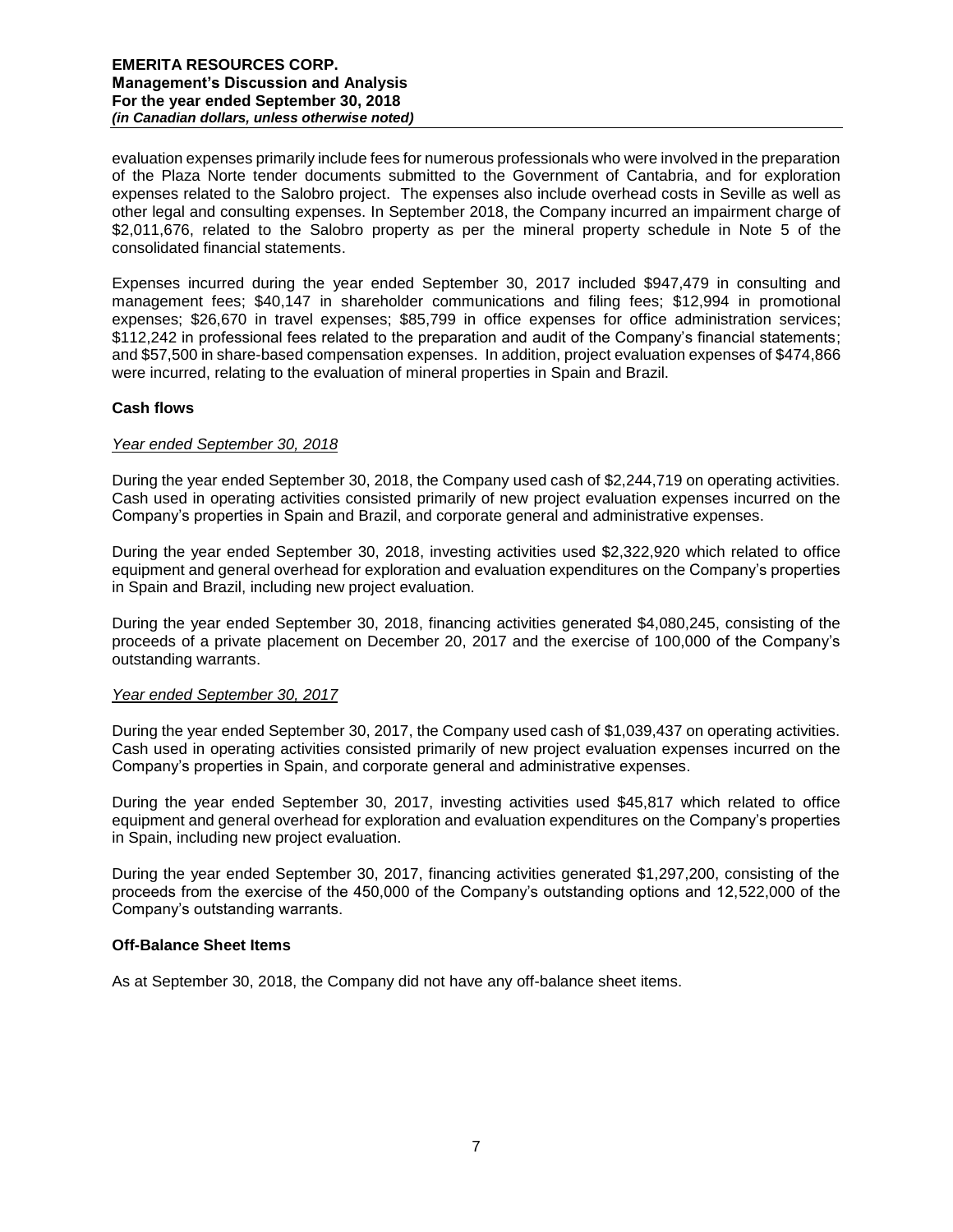# **Select Annual Information**

Select annual financial information for the years ended September 30, 2018, 2017 and 2016 is presented in the table below:

|                                   | 2018        | 2017        | 2016        |
|-----------------------------------|-------------|-------------|-------------|
|                                   |             |             |             |
| Revenues                          |             |             |             |
| Loss and comprehensive loss       | (4,403,654) | (2,522,973) | (1,520,994) |
| Loss per share, basic and diluted | (0.03)      | (0.03)      | (0.02)      |
| Total assets                      | 894,051     | 1,164,665   | 1,638,331   |
| Working capital ('000s)           | (1,830)     | (1,460)     | (1,007)     |

# **Select Quarterly Information**

Select quarterly financial information for the most recent eight quarters is presented in the table below:

|                    |             | <b>Operating</b> |             |                |                     |
|--------------------|-------------|------------------|-------------|----------------|---------------------|
| <b>Period</b>      | Revenue (1) | costs            | Loss        | Loss per share | <b>Total assets</b> |
|                    |             |                  |             |                |                     |
| Q4- September 2018 |             | 688,960          | (3,048,035) | (0.02)         | 894,051             |
| Q3- June 2018      |             | 474,385          | (480, 747)  | (0.00)         | 3,413,807           |
| Q2- March 2018     |             | 433,910          | (428,080)   | (0.00)         | 3,793,092           |
| Q1- December 2017  |             | 478,195          | (446,792)   | (0.01)         | 4,327,116           |
| Q4- September 2017 |             | 544.344          | 1,083,920   | (0.02)         | 1,164,665           |
| Q3- June 2017      |             | 423.701          | (436,579)   | (0.00)         | 2,180,500           |
| Q2- March 2017     |             | 256,595          | (258, 918)  | (0.00)         | 1,735,564           |
| Q1- December 2016  |             | 398,023          | (388, 423)  | (0.01)         | 1,426,004           |
| Q4- September 2016 |             | 560,597          | (725, 720)  | (0.01)         | 1,638,331           |

Explanatory Notes:

1) The Company has no sales revenues.

# **Financial Instruments**

Financial instruments recorded at fair value on the statement of financial position are classified using a fair value hierarchy that reflects the significance of the inputs used in making the measurements. The fair value hierarchy has the following levels:

- a) Level 1 Unadjusted quoted prices in active markets for identical assets or liabilities;
- b) Level 2 Inputs other than quoted prices that are observable for assets or liabilities, either directly or indirectly; and
- c) Level 3 Inputs for assets and liabilities that are not based on observable market data.

The fair value hierarchy requires the use of observable market inputs whenever such inputs exist. A financial instrument is classified to the lowest level of the hierarchy for which a significant input has been considered in measuring fair value.

The Company's financial instruments include cash, and accounts payable and accrued liabilities. The carrying values of these financial instruments reported in the statement of financial position approximate their respective fair values due to the relatively short-term nature of these instruments.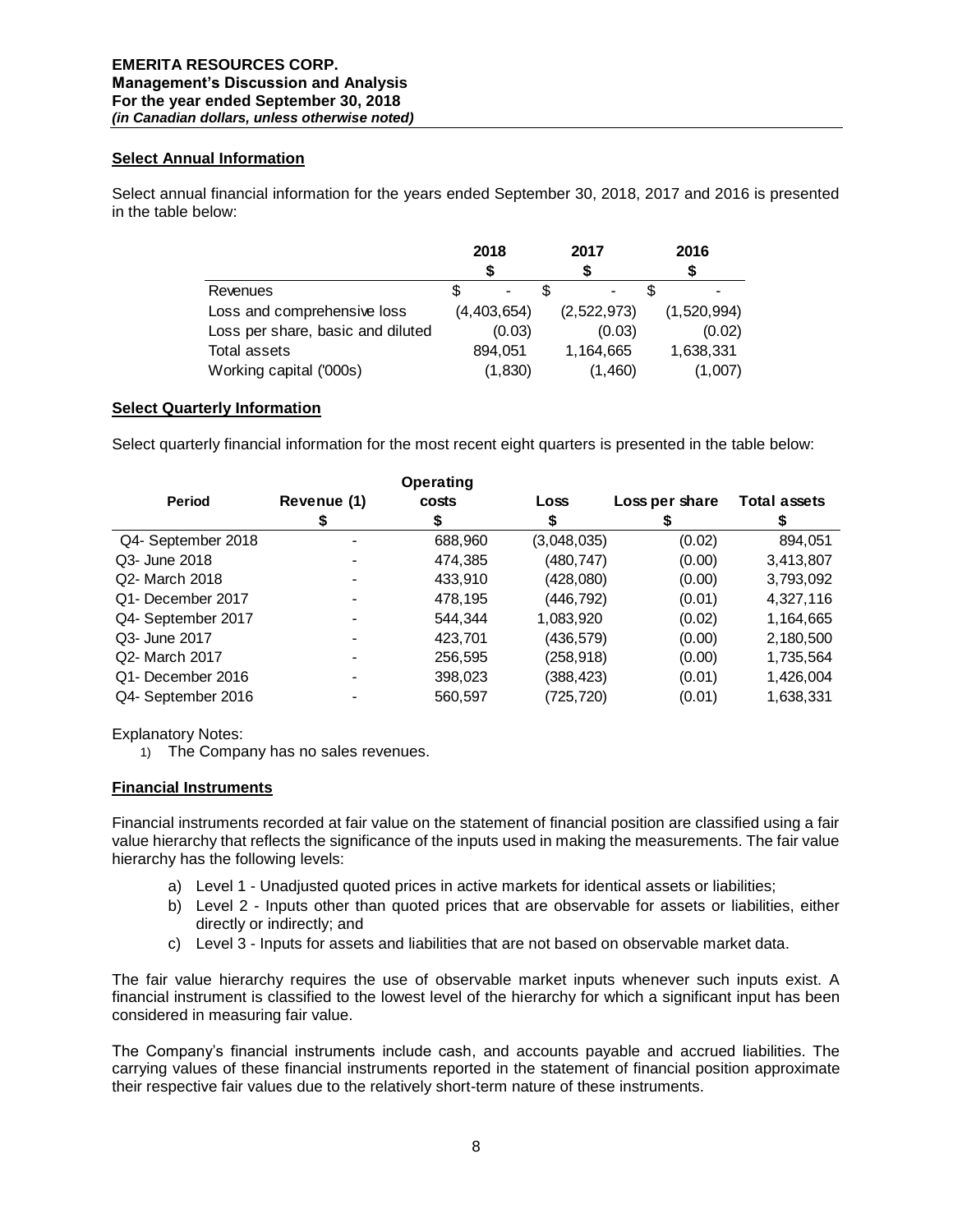As at September 30, 2018 and 2017, the Company had no instruments to classify in the fair value hierarchy.

The Company's risk exposures and the impact on the Company's financial instruments are summarized below:

### (a) *Credit risk*

Counterparty credit risk is the risk that the financial benefits of contracts with a specific counterparty will be lost if a counterparty defaults on its obligations under the contract. This includes any cash amounts owed to the Company by those counterparties, less any amounts owed to the counterparty by the Company where a legal right of set-off exists and includes the fair values of contracts with individual counterparties which are recorded in the financial statements.

# *a. Trade credit risk*

The Company is not exposed to significant trade credit risk.

#### b. *Cash*

In order to manage credit and liquidity risk the Company's policy is to invest only in highly rated investment grade instruments that have maturities of three months or less. Limits are also established based on the type of investment, the counterparty and the credit rating.

(b) *Currency risk* 

Currency risk is the risk that the fair value of, or future cash flows from, the Company's financial instruments will fluctuate because of changes in foreign exchange rates. The Company's foreign currency risk arises primarily with respect to the Euro and Brazilian reals from its property interests in Spain and Brazil, and US dollars from operations. Fluctuations in the exchange rates between these currencies and the Canadian dollar could have a material effect on the Company's business, financial condition and results of operations. The Company does not engage in any hedging activity to mitigate this risk.

As at September 30, 2018 and 2017, the Company had the following financial instruments and denominated in foreign currency (expressed in Canadian dollars):

|                                          |   | Euro       | US dollars | <b>Brazilian reals</b> |
|------------------------------------------|---|------------|------------|------------------------|
| Cash                                     | S | 17.516     | 7.224      | 1.505                  |
| Accounts payable and accrued liabilities |   | (303.808)  | (459.372)  | (413.370)              |
|                                          |   | (286, 292) | (452,148)  | (411,865)              |

#### **September 30, 2018**

# **September 30, 2017**

|                                          | Euro |            | US dollars | <b>Brazilian reals</b> |  |
|------------------------------------------|------|------------|------------|------------------------|--|
| Cash                                     |      | 47.914     | 1.093      | -                      |  |
| Accounts payable and accrued liabilities |      | (390.345)  | (468.906)  | -                      |  |
|                                          |      | (342, 431) | (467.813)  |                        |  |
|                                          |      |            |            |                        |  |

A 10% strengthening (weakening) of the Canadian dollar against the Euro, US dollar, and Brazilian real would decrease (increase) net loss by approximately \$29,000, \$45,000, and \$41,000 (September 30, 2017 - \$34,000, \$47,000, and \$nil) respectively.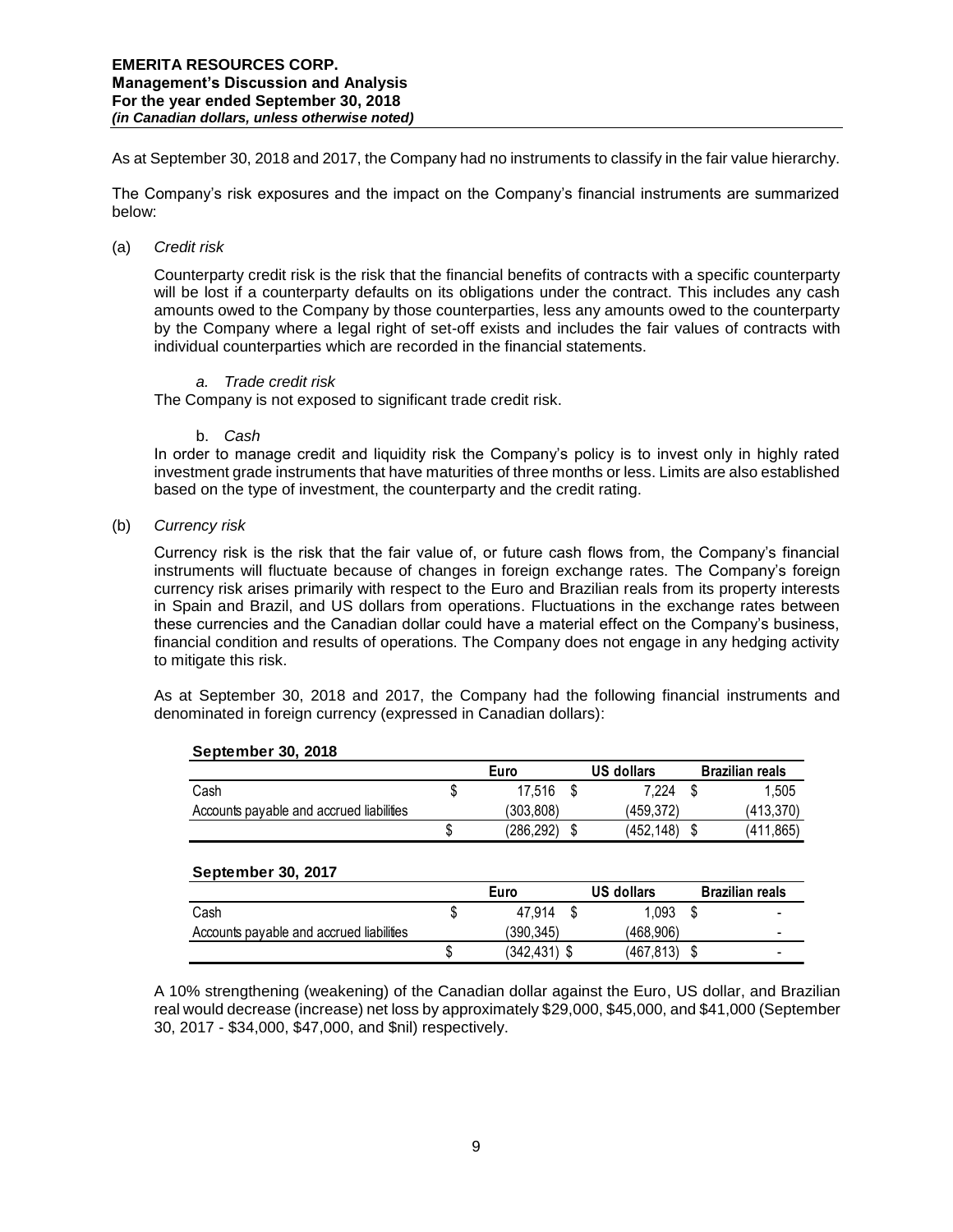### *(c) Liquidity risk*

Liquidity risk is the risk that an entity will encounter difficulty in meeting obligations associated with financial liabilities. The Company's approach to managing liquidity risk is to ensure that it will have sufficient liquidity to meet liabilities when due. At September 30, 2018, the Company had a cash balance of \$31,325 (September 30, 2017 - \$518,719) to settle current liabilities of \$2,049,613 (September 30, 2017 - \$2,116,818). The Company's trade payables have contractual maturities of less than 30 days and are subject to normal trade terms.

### *(d) Commodity / Equity price risk*

The Company is exposed to price risk with respect to commodity and equity prices. Equity price risk is defined as the potential adverse impact on the Company's earnings due to movements in individual equity prices or general movements in the level of the stock market. Commodity price risk is defined as the potential adverse impact on earnings and economic value due to commodity price movements and volatilities. The Company closely monitors commodity prices, as it relates to gold, individual equity movements and the stock market to determine the appropriate course of action to be taken by the Company. Commodity price risk is remote as the Company is not a producing entity.

# **Critical Accounting Policies**

The Company's significant accounting policies are described in Note 2 to the audited consolidated financial statements for the year ended September 30, 2018. The preparation of statements in conformity with IFRS requires management to make estimates and assumptions that affect the reported amounts of assets and liabilities at the date of the financial statements and reported amounts of expenses during the reporting period. Actual outcomes could differ from these estimates. The following is a list of the accounting policies that management believes are critical, due to the degree of uncertainty regarding the estimates and assumptions involved and the magnitude of the asset, liability or expense being reported:

- Foreign currencies
- **•** Exploration and evaluation properties

# *Foreign currencies*

The Foreign currency translation presentation and functional currency of the Company and its subsidiary is the Canadian dollar.

Transactions in currencies other than the functional currency are recorded at the rates of exchange prevailing on the dates of the transactions. At each financial position reporting date, monetary assets and liabilities that are denominated in foreign currencies are translated at the rates prevailing at the date of the statement of financial position. Exchange differences are recognized in operations in the period in which they arise.

The Company makes expenditures and incurs costs in Euros ("EUR"), United States Dollars ("US\$") and Brazilian reals ("BRL"). At September 30, 2018, one Canadian dollar was worth US\$0.7725 (September 30, 2017– US\$0.8013); EUR 0.6658 (September 30, 2017 – EUR 0.6783); and BRL 3.1056 (September 30, 2017 – BRL 2.5374). During the year ended September 30, 2018, the average value of one Canadian dollar was US\$0.7791 (September 30, 2017 – US\$0.7612); EUR 0.6545 (September 30, 2017 – EUR 0.6898); and BRL 2.7203 (September 30, 2017 – BRL 2.4432).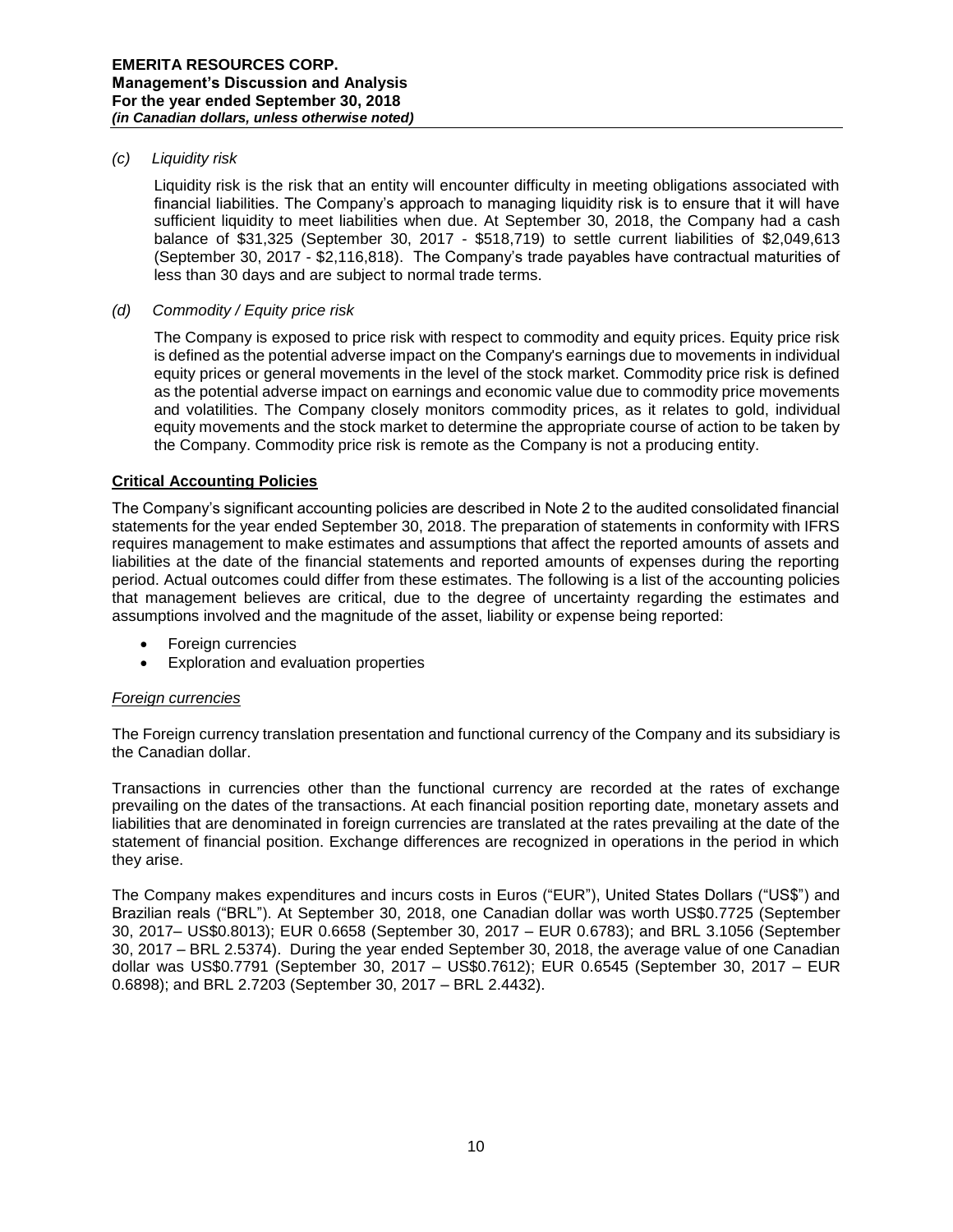#### *Exploration and evaluation properties*

|                                          | Salobro<br><b>Project</b><br>5 | Las Morras<br><b>Property</b> | <b>Falcon Litio</b><br><b>Project</b> | Total<br>S  |
|------------------------------------------|--------------------------------|-------------------------------|---------------------------------------|-------------|
| Balance, September 30, 2017              |                                | 339,994                       | 137,500                               | 477,494     |
| Cost incurred during the year:           |                                |                               |                                       |             |
| Purchase option                          | 100,000                        | (100,000)                     | 20,000                                | 20,000      |
| Land management fees, taxes and permits  | 374,108                        |                               | -                                     | 374,108     |
| Labour, contract geologists, prospectors | 641,248                        |                               |                                       | 641,248     |
| Field expenses                           | 57,922                         |                               |                                       | 57,922      |
| Drilling & geophysics                    | 662,963                        |                               |                                       | 662,963     |
| Travel, meals and accommodations         | 84,475                         |                               |                                       | 84.475      |
| Legal fees                               | 295,886                        |                               |                                       | 295,886     |
| Project overhead costs                   | 55,806                         |                               |                                       | 55,806      |
| Property write off                       | (2,272,408)                    |                               |                                       | (2,272,408) |
| Balance, September 30, 2018              |                                | 239,994                       | 157,500                               | 397,494     |

Once a license to explore an area has been secured, expenditures on exploration and evaluation activities are capitalized to exploration and evaluation properties and classified as a component of property, plant and equipment.

Exploration expenditures relate to the initial search for deposits with economic potential and to detailed assessments of deposits or other projects that have been identified as having economic potential.

Management reviews the carrying value of capitalized exploration and evaluation costs at least annually. The review is based on the Company's intentions for the development of the undeveloped property. Subsequent recovery of the resulting carrying value depends on successful development or sale of the undeveloped project. If a project does not prove viable or management determines that impairment is required, all irrecoverable costs associated with the project net of any impairment provisions are written off to operations. As a result of the termination of the Salobro option agreement, the Company has written down the value of the property as at September 30, 2018 in accordance with the Company's accounting policies.

The recoverability of amounts shown for exploration and evaluation properties is dependent upon the discovery of economically recoverable reserves, the ability of the Company to obtain financing to complete development of the properties, and on future production or proceeds of disposition.

Costs recovered in excess of the carrying amount are recognized in operations. At September 30, 2018, the Company had exploration and evaluation properties on the statement of financial position of \$397,494 (September 30, 2017 - \$477,494).

#### **Commitments and Contingencies**

The Company's exploration activities are subject to various laws and regulations governing the protection of the environment. These laws and regulations are continually changing and generally becoming more restrictive. The Company believes its operations are materially in compliance with all applicable laws and regulations. The Company expects to make expenditures to comply with such laws and regulations.

The Company is party to certain management contracts. These contracts contain minimum commitments of approximately \$324,000 (2017 - \$324,000) and additional contingent payments of up to approximately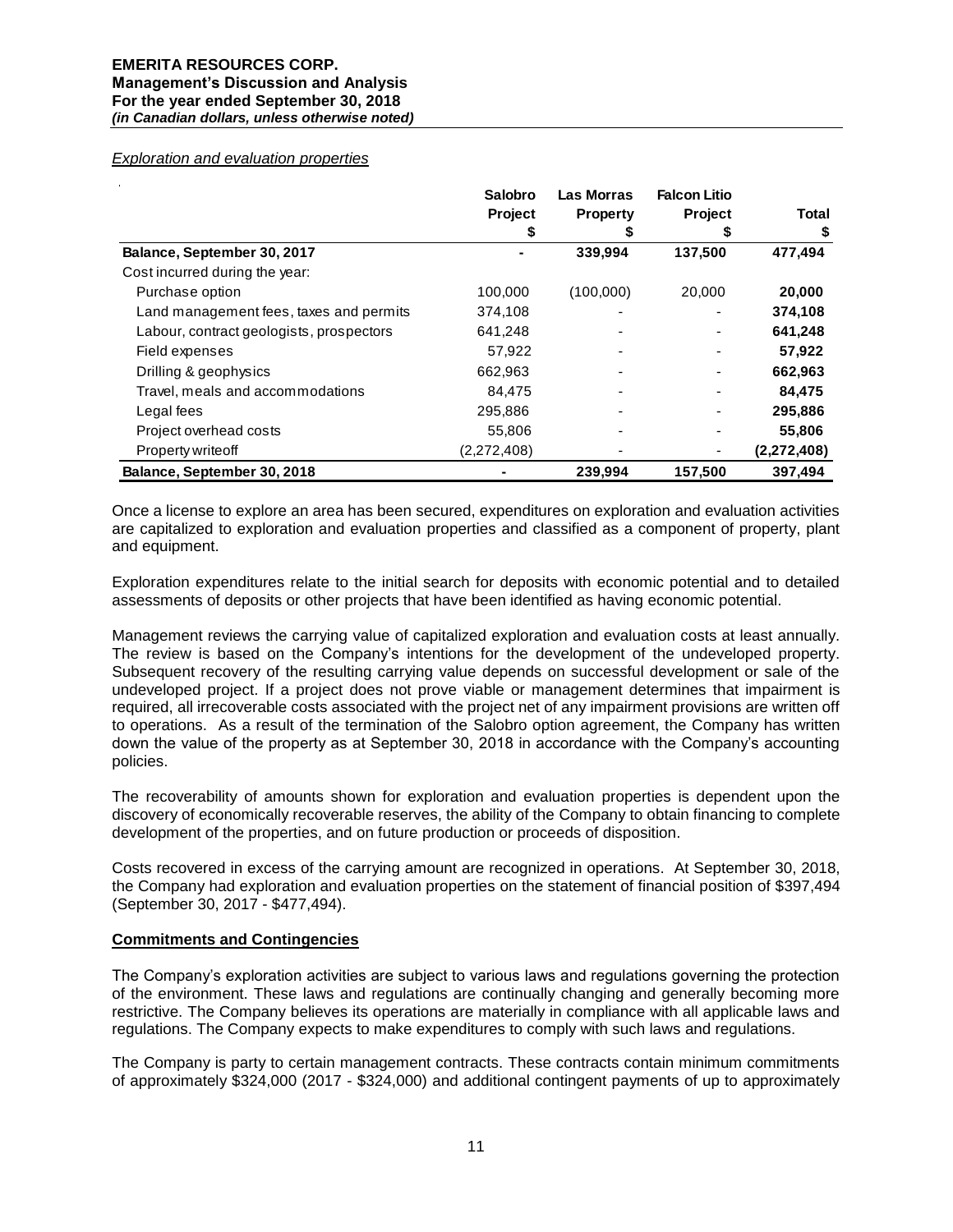\$1,234,000 (2017 - \$1,235,000) upon the occurrence of a change of control. As a triggering event has not taken place, the contingent payments have not been reflected in these consolidated financial statements.

The Company's joint venture agreement with Aldesa requires the Company to invest an additional €1,250,000 in the development of the Plaza Norte project should the project advance to later phases. It is not currently known whether the Plaza Norte project will advance to a stage where this investment is required, therefore the expenditure has not been reflected in these consolidated financial statements.

The Company is subject to various claims, lawsuits and other complaints arising in the ordinary course of business. The Company records provisions for losses when claims become probable and the amounts are estimable. Although the outcome of such matters cannot be determined, it is the opinion of management that the final resolution of these matters will not have a material adverse effect on the Company's financial condition, operations or liquidity.

The Company has been named as a defendant in a claim made by a group of companies regarding the payment of outstanding amounts owing to the group of companies relating to certain advertising services. The plaintiff is seeking payment in the amount of  $\epsilon$  208,457 (\$307,307). Although the ultimate outcome of this action cannot be ascertained at this time and the results of legal proceedings cannot be predicted with certainty, management believes this claim to be without merit.

# **Transactions with Related Parties**

The Company shares office space with other companies who may have common officers or directors. The costs associated with this space are administered by an unrelated company.

As at September 30, 2018, an amount of \$920,873, included in accounts payable, were owed to directors and officers of the Company (September 30, 2017 - \$972,436). The amounts outstanding on fees are unsecured, non-interest bearing, with no fixed terms of repayment.

#### *Compensation of key management personnel of the Company*

In accordance with IAS 24, key management personnel are those persons having authority and responsibility for planning, directing and controlling the activities of the Company directly or indirectly, including any directors (executive and non-executive) of the Company. During the years ended September 30, 2018 and 2017, the remuneration of directors and other key management personnel are as follows:

|                 | Year ended September 30, |  |         |  |  |
|-----------------|--------------------------|--|---------|--|--|
|                 | 2018                     |  | 2017    |  |  |
| Management fees | 728.148                  |  | 683.304 |  |  |

In connection with the December 20, 2017 placement (see Note 6(i) of the audited consolidated financial statements), officers and directors of the Company subscribed for 4,250,000 units of the Company for total proceeds of \$425,000.

# **Risk Factors**

Mining exploration inherently contains a high degree of risk and uncertainty, which even a combination of careful evaluation, experience and knowledge may not eliminate. The following are certain factors relating to the business of the Company, which investors should carefully consider when making an investment decision concerning the Company's shares. These risks and uncertainties are not the only ones facing the Company. Additional risks and uncertainties not presently known that the Company currently deems immaterial, may also impair the operations of the Company. If any such risks occur, the financial condition, liquidity and results of operations of the Company could be materially adversely affected and the ability of the Company to implement its growth plans could be adversely affected. An investment in the Company is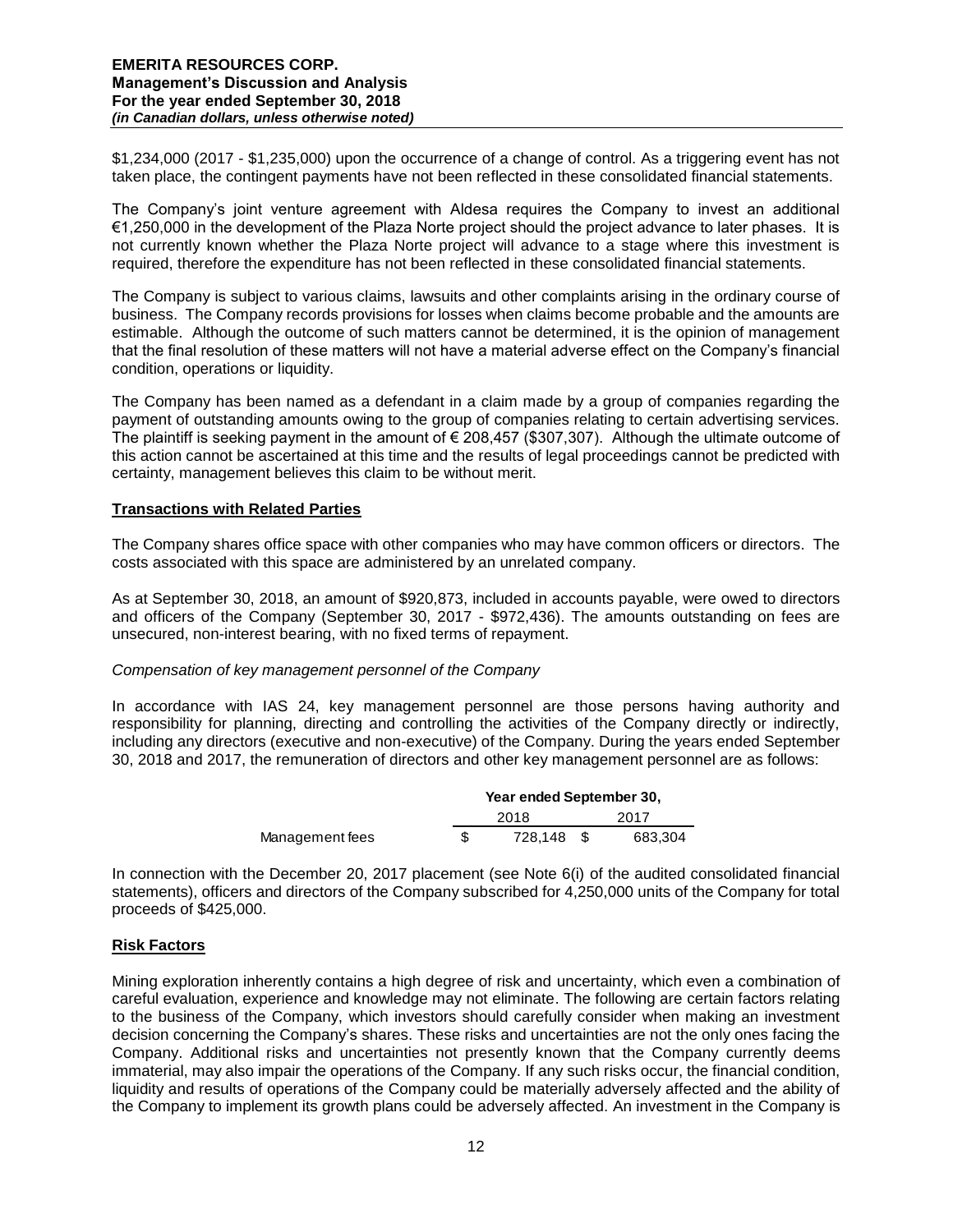speculative. An investment in the Company will be subject to certain material risks and investors should not invest in securities of the Company unless they can afford to lose their entire investment. The following is a description of certain risks and uncertainties that may affect the Company.

# *Substantial Capital Requirements and Liquidity*

Substantial additional funds for the establishment of the Company's current and planned operations will be required. No assurances can be given that the Company will be able to raise the additional funding that may be required for such activities, should such funding not be fully generated from operations. Mineral prices, environmental rehabilitation or restitution, current financial conditions, revenues, taxes, capital expenditures, operating expenses and geological results are all factors which will have an impact on the amount of additional capital that may be required. To meet such funding requirements, the Company may be required to undertake additional equity financing, which would be dilutive to shareholders. Debt financing, if available, may also involve restrictions on financing and operating activities. There is no assurance that additional financing will be available on terms acceptable to the Company or at all. If the Company is unable to obtain additional financing as needed, it may be required to reduce the scope of its operations and pursue only those projects that can be funded through cash flows generated from its existing operations, if any.

# *Financing Risks and Dilution to Shareholders*

The Company will have limited financial resources, no operations and no revenues. Even if the Company's exploration program on one or more of the properties is successful, additional funds will be required for the purposes of further exploration and development. There can be no assurance that the Company will be able to obtain adequate financing in the future or that such financing will be available on favourable terms or at all. It is likely such additional capital will be raised through the issuance of additional equity which would result in dilution to the Company's shareholders.

# *Limited Operating History*

The Company is a relatively new company with limited operating history. The Company only recently acquired its interest in its material properties and the Company has no history of business or mining operations, revenue generation or production history. The Company has yet to generate a profit from their activities. The Company will be subject to all the business risks and uncertainties associated with any new business enterprise, including the risk that it will not achieve its growth objective. The Company anticipates that it may take several years to achieve positive cash flow from operations.

# *No Mineral Resources or Mineral Reserves*

Resource exploration is a speculative business, characterized by a number of significant risks including, among other things, unprofitable efforts resulting not only from the failure to discover mineral deposits but also from finding mineral deposits that, though present, are insufficient in quantity and quality to return a profit from production. The marketability of minerals acquired or discovered by the Company may be affected by numerous factors which are beyond the control of the Company and which cannot be accurately predicted, such as market fluctuations, the proximity and capacity of milling facilities, mineral markets and processing equipment, and such other factors as government regulations, including regulations relating to royalties, allowable production, importing and exporting of minerals, and environmental protection, the combination of which factors may result in the Company not receiving an adequate return of investment capital.

The Company's properties are in the exploration stage only and, to date, no mineral resources or mineral reserves have been identified. Development of the Company's properties will follow only if favourable exploration results are obtained. The business of exploration for minerals and mining involves a high degree of risk. Few properties that are explored are ultimately developed into producing mines. There is no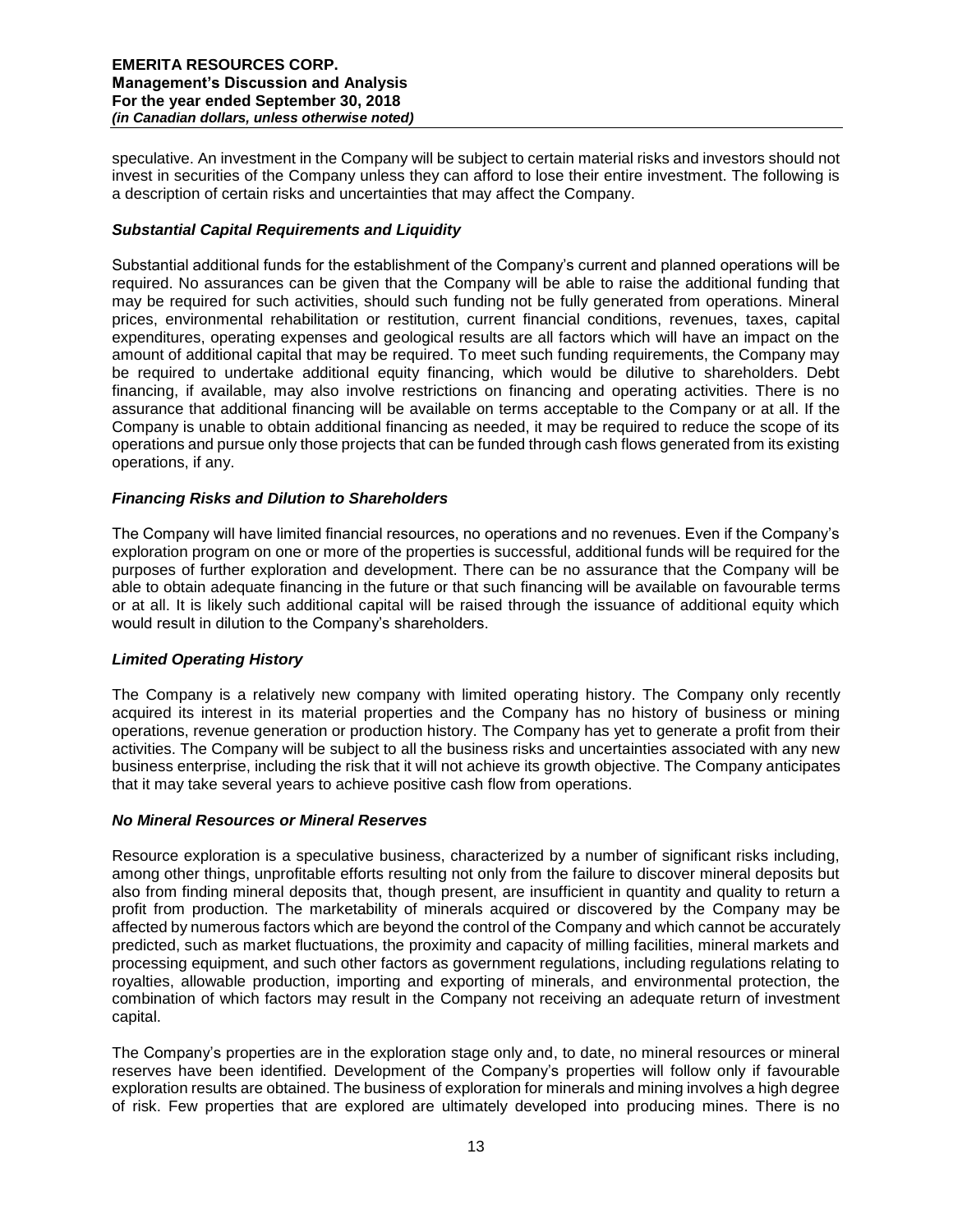assurance that any mineral resources or mineral reserves will be identified or developed. The long-term profitability of the Company's operations will in part be directly related to the costs and success of its exploration programs, which may be affected by a number of factors.

Substantial expenditures are required to establish mineral resources and mineral reserves and to develop the mining and processing facilities and infrastructure at any site chosen for mining. Although substantial benefits may be derived from the discovery of a major mineralized deposit, no assurance can be given that minerals will be discovered in sufficient quantities to justify commercial operations or that funds required for development can be obtained on a timely basis.

# *Fluctuating Mineral Prices*

The economics of mineral exploration are affected by many factors beyond the Company's control, including commodity prices, the cost of operations, variations in the grade of minerals explored and fluctuations in the market price of minerals. Depending on the price of minerals, the Company may determine that it is impractical to continue a mineral exploration operation.

Mineral prices are prone to fluctuations and the marketability of minerals is affected by government regulation relating to price, royalties, allowable production and the importing and exporting of minerals, the effect of which cannot be accurately predicted. There is no assurance that a profitable market will exist for the sale of any minerals that may be found on the Properties.

# *Regulatory, Permit and License Requirements*

The current or future operations of the Company require permits from various governmental authorities, and such operations are and will be governed by laws and regulations that may concern, among other things, exploration, development, production, taxes, labour standards, occupational health, waste disposal, toxic substances, land use, environmental protection, site safety and other matters. Companies engaged in the exploration and development of mineral properties generally experience increased costs and delays in development and other schedules because of the need to comply with applicable laws, regulations and permits. There can be no assurance that all permits which the Company may require for facilities and the conduct of exploration and development operations on its properties will be obtainable on reasonable terms, or that such laws and regulations will not have an adverse effect on any exploration or development project which the Company might undertake.

Failure to comply with applicable laws, regulations and permitting requirements may result in enforcement actions, including orders issued by regulatory or judicial authorities causing operations to cease or be curtailed and may include corrective measures requiring capital expenditures, installation of additional equipment or remedial actions. Parties engaged in exploration and development operations may be required to compensate those suffering loss or damage by reason of the exploration and development activities and may have civil or criminal fines or penalties imposed upon them for violation of applicable laws or regulations. Amendments to current laws, regulations and permits governing operations and activities of mineral companies, or more stringent implementation thereof, could have a material adverse impact on the Company and cause increases in capital expenditures or exploration and development costs, or require abandonment or delays in the development of new or existing properties.

With respect to the Aznalcóllar and Paymogo tender appeal processes, there can be no certainty with respect to further developments of the appeal or the results of any recourse initiated by the applicable governmental entities in Spain with respect to the tender processes. In addition, there can be no certainty with respect to the timing regarding any potential resolution of the tender review processes, the ability of the Company to be successful with its appeal or the potential for the Company to be awarded either project.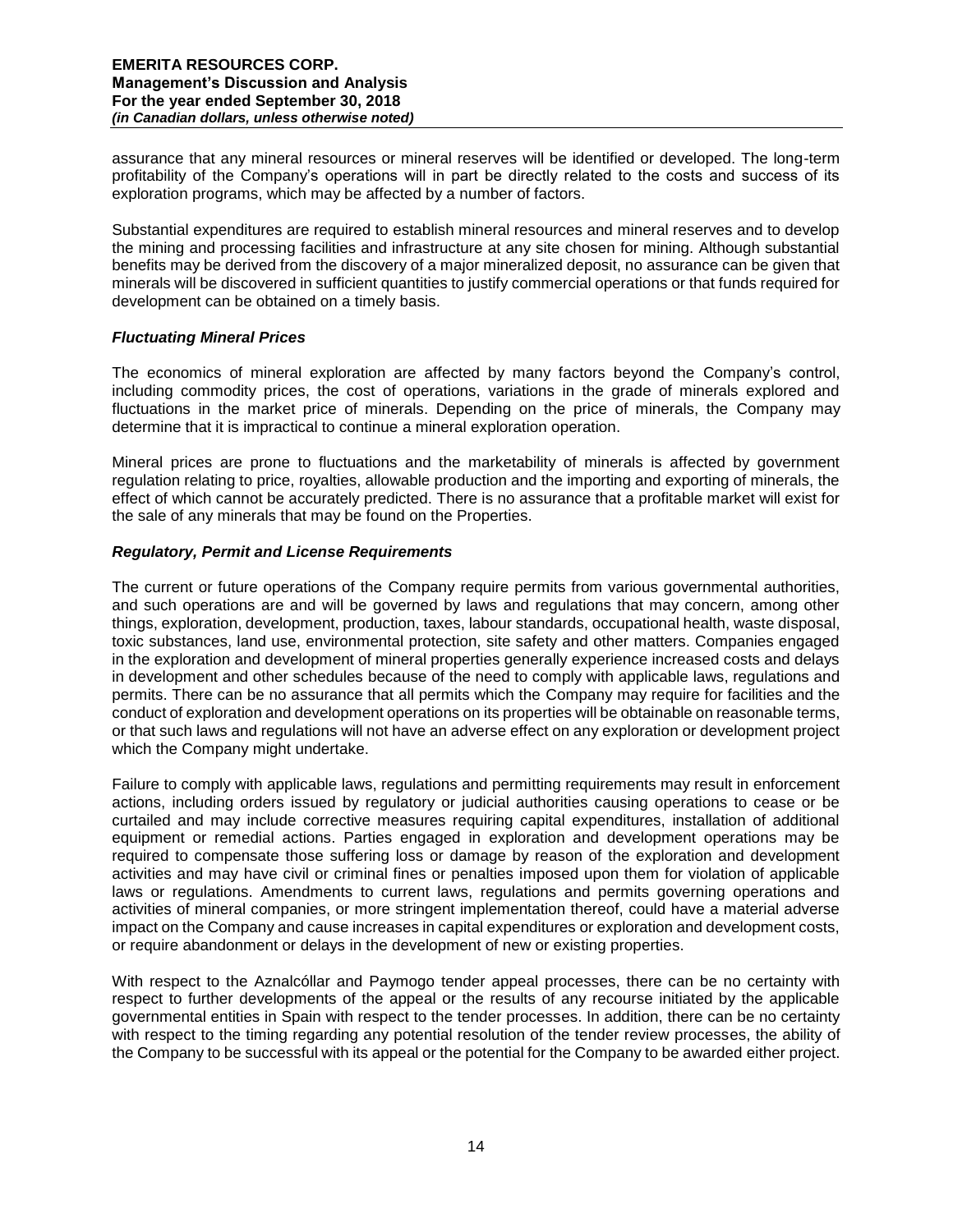# *Title to Properties*

Acquisition of title to mineral properties is a very detailed and time-consuming process. Title to, and the area of, mineral properties may be disputed. The Company cannot give an assurance that title to some or all the Company's interest in its properties will not be challenged or impugned. Mineral properties sometimes contain claims or transfer histories that examiners cannot verify. A successful claim that the Company does not have the interest it understands it has in its properties could cause the Company to lose any rights to explore, develop and mine any minerals on such properties without compensation for its prior expenditures relating thereto.

# *Competition*

The mineral exploration and development industry is highly competitive. The Company will have to compete with other companies, many of which have greater financial, technical and other resources than the Company, for, among other things, the acquisition of minerals claims, leases and other mineral interests, as well as for the recruitment and retention of qualified employees and other personnel. Failure to compete successfully against other companies could have a material adverse effect on the Company and its prospects.

# *Reliance on Management and Dependence on Key Personnel*

The success of the Company will be largely dependent upon the performance of its directors and officers and the ability to attract and retain key personnel. The loss of the services of these persons may have a material adverse effect on the Company's business and prospects. The Company will compete with numerous other companies for the recruitment and retention of qualified employees and contractors. There is no assurance that the Company can maintain the service of its directors and officers or other qualified personnel required to operate its business. Failure to do so could have a material adverse effect on the Company and its prospects.

# *Environmental Risks*

The Company's exploration and appraisal programs will, in general, be subject to approval by regulatory bodies. Additionally, all phases of the exploration, development and mining business present environmental risks and hazards and are subject to environmental regulation pursuant to a variety of international conventions and national and local laws and regulations. Environmental legislation provides for, among other things, restrictions and prohibitions on spills, releases or emissions of various substances produced in association with exploration, development and mining operations. The legislation also requires that wells and facility sites be operated, maintained, abandoned and reclaimed to the satisfaction of applicable regulatory authorities. Compliance with such legislation can require significant expenditures and a breach may result in the imposition of fines and penalties, some of which may be material. Environmental legislation is evolving in a manner expected to result in stricter standards and enforcement, larger fines and liability and potentially increased capital expenditures and operating costs.

# *Local Resident Concerns*

Apart from ordinary environmental issues, the exploration, development and mining of the Company's properties could be subject to resistance from local residents that could either prevent or delay exploration and development of the properties.

# *Conflicts of Interest*

Certain of the directors and officers of the Company will be engaged in, and will continue to engage in, other business activities on their own behalf and on behalf of other companies (including mineral resource companies) and, as a result of these and other activities, such directors and officers may become subject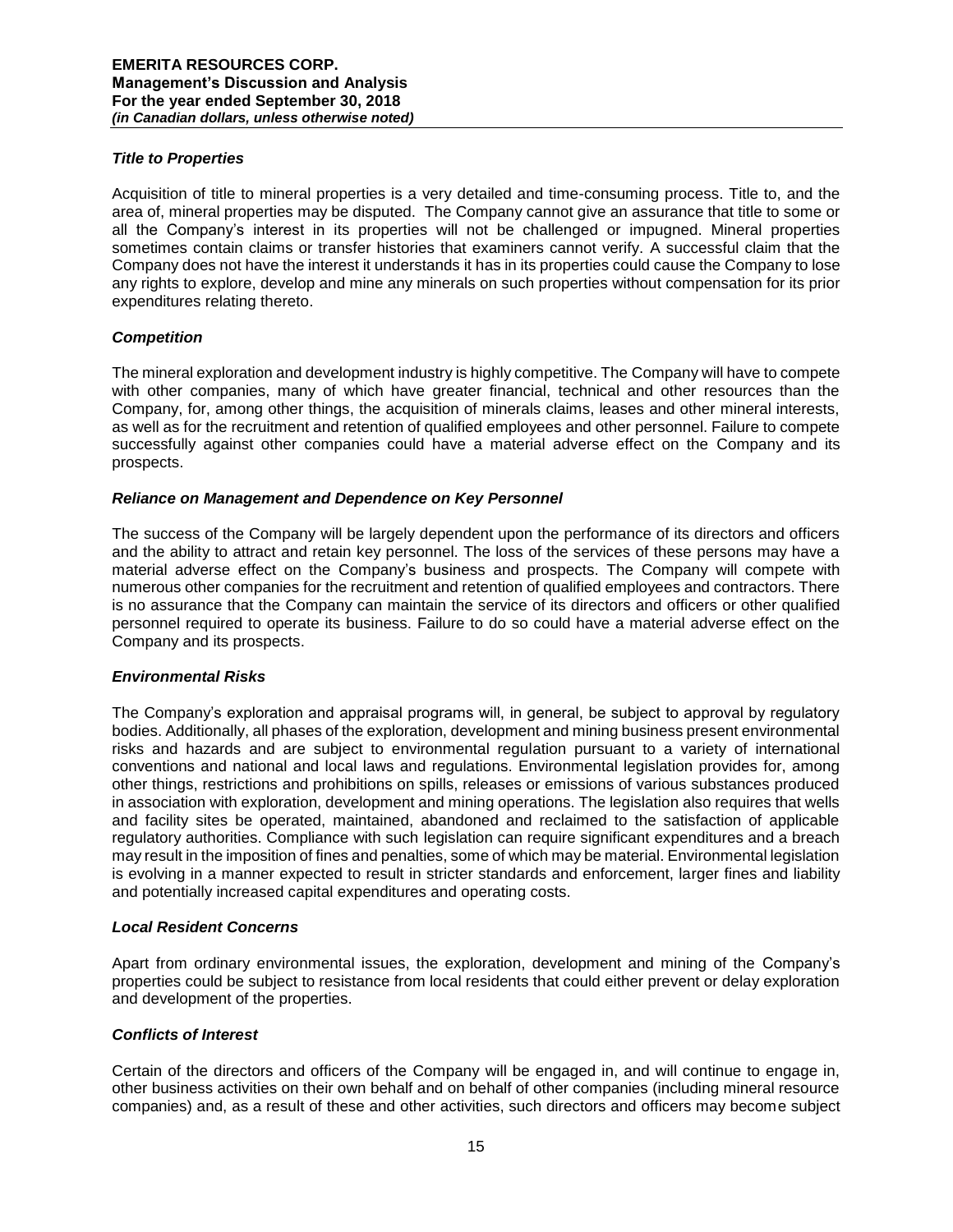to conflicts of interest. The *Business Corporations Act* (British Columbia) ("BCBCA") provides that in the event that a director has a material interest in a contract or proposed contract or agreement that is material to a Company, the director shall disclose his interest in such contract or agreement and shall refrain from voting on any matter in respect of such contract or agreement, subject to and in accordance with the BCBCA. To the extent that conflicts of interest arise, such conflicts will be resolved in accordance with the provisions of the BCBCA.

# *Foreign Operations*

The Company's properties are located in Spain and Brazil. As such, the Company's proposed activities with respect to its properties will be subject to governmental, political, economic and other uncertainties, including but not limited to expropriation of property without fair compensation, repatriation of earnings, nationalization, currency fluctuations and devaluations, exchange controls and increases in government fees, renegotiation or nullification of existing concessions and contracts, changes in taxation policies, economic sanctions and the other risks arising out of foreign governmental sovereignty over the areas in which the Company's operations will be conducted, as well as risks including loss due to civil strife, acts of war, insurrections and the actions of national labour unions. Future government actions concerning the economy, taxation, or the operation and regulation of nationally important facilities such as mines, could have a significant effect on the Company. No assurances can be given that the Company's plans and operations will not be adversely affected by future developments in Spain and/or Brazil. Any changes in regulations or shifts in political attitudes will be beyond the Company's control and may adversely affect the Company's business.

# *Uninsurable Risks*

Exploration, development and production operations on mineral properties involve numerous risks, including unexpected or unusual geological operating conditions, rock bursts, cave-ins, fires, floods, earthquakes and other environmental occurrences, any of which could result in damage to, or destruction of, equipment and mines, damage to life or property, environmental damage and possible legal liability. Although precautions to minimize risk will be taken, operations are subject to hazards that may result in environmental pollution and consequent liability that could have a material adverse impact on the business, operations and financial performance of the Company. It is not always possible to obtain insurance against all such risks and the Company may decide not to insure against certain risks as a result of high premiums or other reasons. Should such liabilities arise, they could have an adverse impact on the Company's results of operations and financial condition and could cause a decline in the value of the Company securities.

# *Litigation*

The Company and/or its directors or officers may be subject to a variety of civil or other legal proceedings, with or without merit.

# **Subsequent Events**

On January 10, 2019, the Company announced that it has the necessary permits required to commence drilling on its jointly-owned Plaza Norte zinc project located in Cantabria, Spain. The Company has selected target areas for drilling and expects to commence the first drilling campaign in the first quarter of 2019.

On December 19, 2018, the shareholders of the Company approved a special resolution to consolidate the Company's outstanding common shares on the basis of one (1) post-consolidation common share for each five (5) pre-consolidation common shares and granted the Board of Directors of the Company the authority to implement the consolidation at any time during the 12 month period following the approval date. The share consolidation has not yet been implemented and the Company will advise shareholders in the near future when the consolidation will be effected.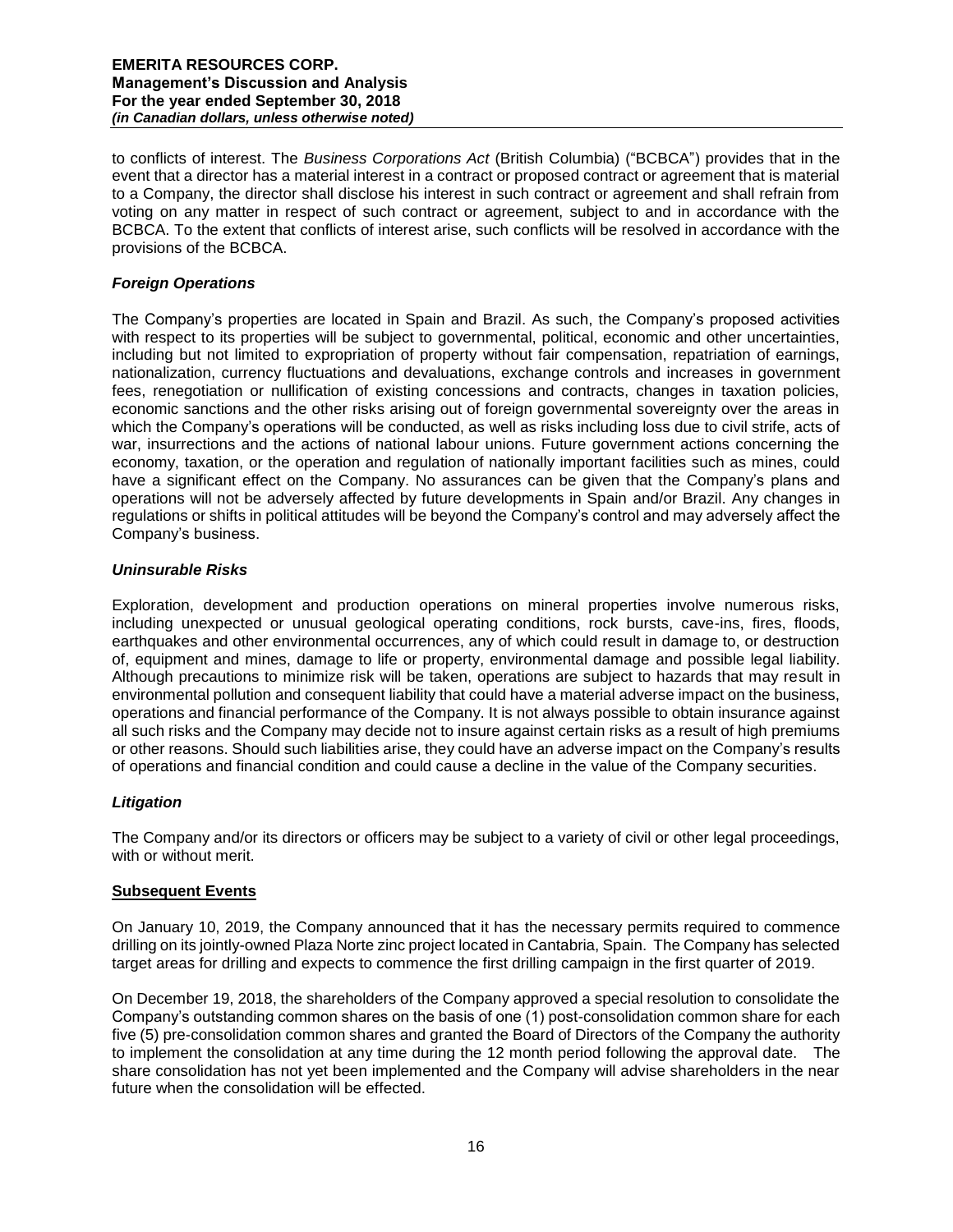Subsequent to September 30, 2018, the Company entered into an agreement to obtain a loan in the amount of \$250,000. The loan will bear interest at 18%, have a term of 2 years and will be secured against the assets of the Company.

# **Outstanding Share Data**

As at the date of this MD&A, the Company has:

- 1) 142,095,829 common shares outstanding;
- 2) 23,810,095 warrants outstanding expiring on December 20, 2019. If all the warrants were exercised, 23,810,095 shares would be issued for gross proceeds of \$4,552,310.
- 3) 5,300,000 stock options outstanding with expiry dates ranging between August 29, 2021 and October 24, 2021. If all the options are exercised, 5,300,000 shares would be issued for gross proceeds of \$530,000.